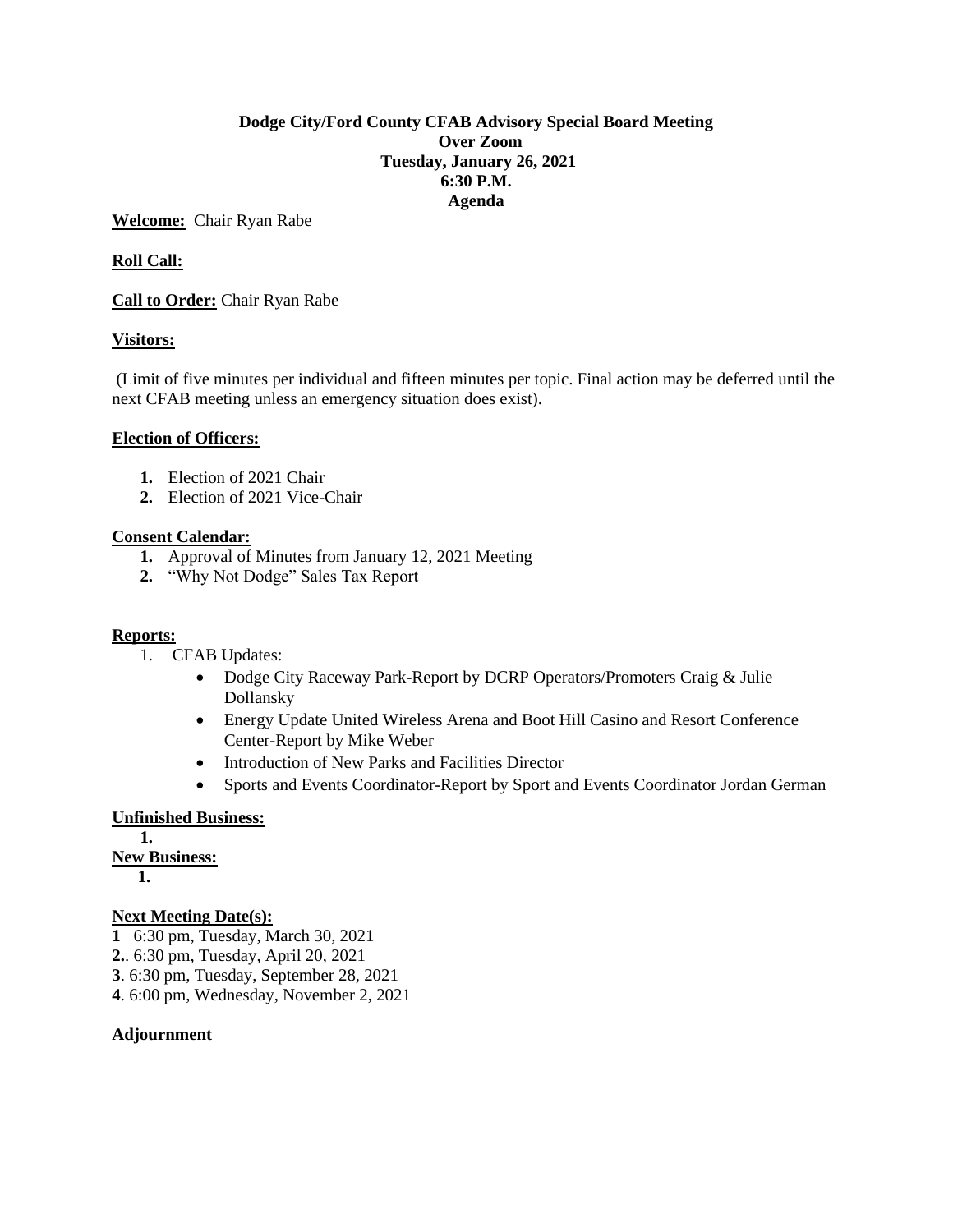# **Dodge City/Ford County CFAB Advisory Special Board Meeting Over Zoom Tuesday, January 12, 2021 6:30 P.M. Minutes**

## **Welcome:** Chair Ryan Rabe

**Roll Call:** Ryan Rabe, Mike Martinez, Mike Laskowsky (absent), Martha Mendoza (absent), Michael Burns, Michael Brakey, Hugo Rodela, Mayor Rick Sowers, County Commissioner Shawn Tasset (Absent), City Manager Nick Hernandez and County Commissioner J.D. Gilbert

# **Call to Order:** Chair Ryan Rabe

# **Visitors:**

(Limit of five minutes per individual and fifteen minutes per topic. Final action may be deferred until the next CFAB meeting unless an emergency does exist).

## **Consent Calendar:**

**1.** Approval of Minutes from November 24, 2020 Meeting

Michael Burns made a motion to approve the consent calendar and Michael Brakey seconded. The motion passed 5-0.

## **Unfinished Business:**

**1.**

## **New Business:**

1. Recommend 2021 CFAB Organizational Funding Applications-Report by Assistant City Manager/Public Affairs, Melissa McCoy-Ms. McCoy reviewed the staff recommendations for the 2021 Organizational Funding requests.

Michael Brakey made a motion to recommend approval of the CFAB Organizational Funding applications as presented to the Joint Commissions. Michael Burns seconded. The motion passed 5-0.

## **Next Meeting Date(s):**

**1**. 6:30 pm, Tuesday, January 26, 2021

**Adjournment-** Mike Martinez made a motion to adjourn, Michael Brakey seconded. The motion passed 5-0.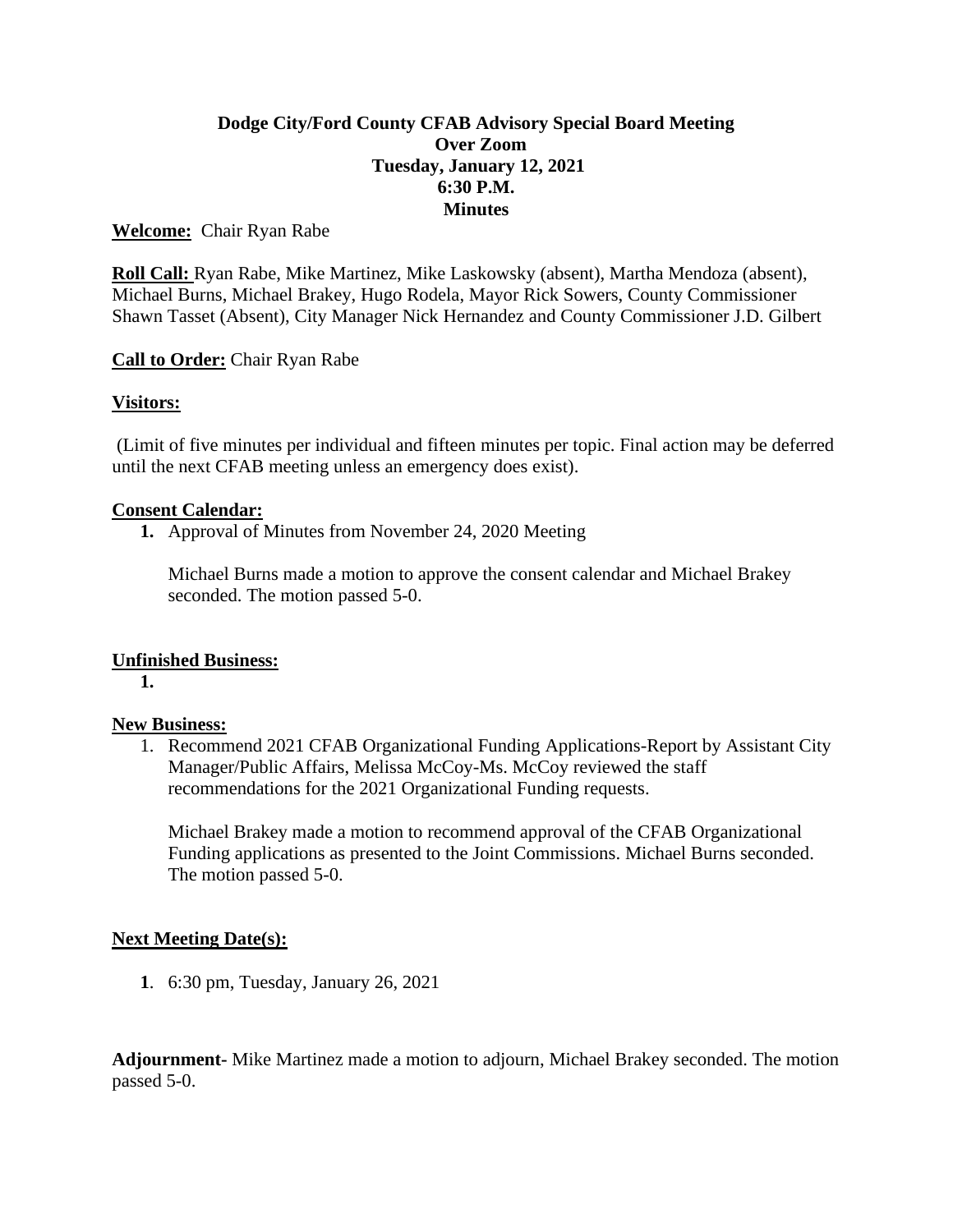|                                                       |              |                           | TIANIAN IANAIIDA 1            |           |             |                   |                          |                    |
|-------------------------------------------------------|--------------|---------------------------|-------------------------------|-----------|-------------|-------------------|--------------------------|--------------------|
|                                                       | Operating    | Organizational<br>Funding | & Replacement<br>ST-Depr.     | Event     | Depot       | Service<br>Debt   | Debt Service<br>Account- | SALES TAX<br>TOTAL |
|                                                       | <u>Fund</u>  | <u>Fund</u>               | <b>Fund</b>                   | Fund      | <u>Fund</u> | Account-SEC       | Water Park               | PROJECTS FUNDS     |
| ASSETS                                                |              |                           |                               |           |             |                   |                          |                    |
| Assets                                                |              |                           |                               |           |             |                   |                          |                    |
| Cash                                                  | 1,022,222.21 | 116,445.78                | 1,128,339.44                  | 55,048.43 | 318,298.37  | 9,420.66          | 294,912.94               | 2,944,687.83       |
| Cash - Reserve                                        |              |                           |                               |           |             | 3,724,460.55      | 743,727.23               | 4,468,187.78       |
| Cash - 2016 REF Bonds Debt Service                    |              |                           |                               |           |             | 1,115,071.98      |                          | 1,115,071.98       |
| Cash - Cost of Issuance                               |              |                           |                               |           |             | 4,344.63          | 1.15                     | 4,345.78           |
| Miscellaneous Receivable                              | 1,815.23     |                           |                               |           | 2,895.57    |                   |                          | 4,710.80           |
| Sales Tax Receivable                                  | 385,557.11   |                           |                               |           |             |                   |                          | 385,557.11         |
| Deferred Bond Issuance Costs                          |              |                           |                               |           |             |                   |                          |                    |
| <b>LIABILITIES &amp; FUND BALANCE</b><br>TOTAL ASSETS | 1,409,594.55 | 116,445.78                | 1,128,339.44                  | 55,048.43 | 321, 193.94 | 4,853,297.82      | 1,038,641.32             | 8,922,561.28       |
| Liabilities                                           |              |                           |                               |           |             |                   |                          |                    |
| Accounts Payable                                      | 299,545.18   | OO.<br>300,000            |                               |           | 310.92      |                   |                          | 599,856.10         |
| Retainage Payable                                     |              |                           |                               |           |             |                   |                          |                    |
| Salaries Payable                                      |              |                           |                               |           |             |                   |                          |                    |
| Sales Tax Payable                                     | 46.87        |                           |                               |           |             |                   |                          | 46.87              |
| Compensated Absenses Payable                          | 12,130.24    |                           |                               |           | 2,434.65    |                   |                          | 14,564.89          |
| Accrued Interest Payable                              |              |                           |                               |           |             | 107, 106.25       | 25,208.33                | 132,314.58         |
| Deferred Gain on Refunding                            |              |                           |                               |           |             | 1,874,876.50      |                          | 1,874,876.50       |
| <b>Bond Premium</b>                                   |              |                           |                               |           |             | 43,030.62         | 244,901.00               | 287,931.62         |
| Unamortized Bond Discount                             |              |                           |                               |           |             |                   |                          |                    |
| Bonds Payable-Current                                 |              |                           |                               |           |             | 1,345,000.00      | 390,000.00               | 1,735,000.00       |
| Bonds Payable-Non-Current                             |              |                           |                               |           |             | 30,870,000.00     | 7,990,000.00             | 38,860,000.00      |
| TOTAL LIABILITIES<br>Total Current Liabilities        | 311,722.29   | OO.<br>300,000            |                               |           | 2,745.57    | 34,240,013.37     | 8,650,109.33             | 43,504,590.56      |
| FUND BALAN                                            | 1,097,872.26 |                           | $(183,554.22)$ 1, 128, 339.44 | 55,048.43 | 318,448.37  | 2,828,284.45      | 768,531.99               | 6,012,970.72       |
| Reserve for Encumbrances                              |              |                           |                               |           |             |                   |                          |                    |
| Net Capital Assets-Related Debt                       |              |                           |                               |           | ı           | (32, 215, 000.00) | (8,380,000.00)           | (40, 595, 000.00)  |
| Unused debt proceeds                                  |              |                           |                               |           |             |                   |                          |                    |
| Total Fund Equity                                     | 1,097,872.26 | (22)<br>(183, 554)        | 1,128,339.44                  | 55,048.43 | 318,448.37  | (29, 386, 715.55) | (7,611,468.01)           | (34, 582, 029.28)  |
| TOTAL LIABILITIES AND FUND EQUITY                     | 1,409,594.55 | 116,445.78                | 1,128,339.44                  | 55,048.43 | 321, 193.94 | 4,853,297.82      | 1,038,641.32             | 8,922,561.28       |

BALANCE SHEET<br>SALES TAX PROJECT FUNDS<br>ENDING November 2020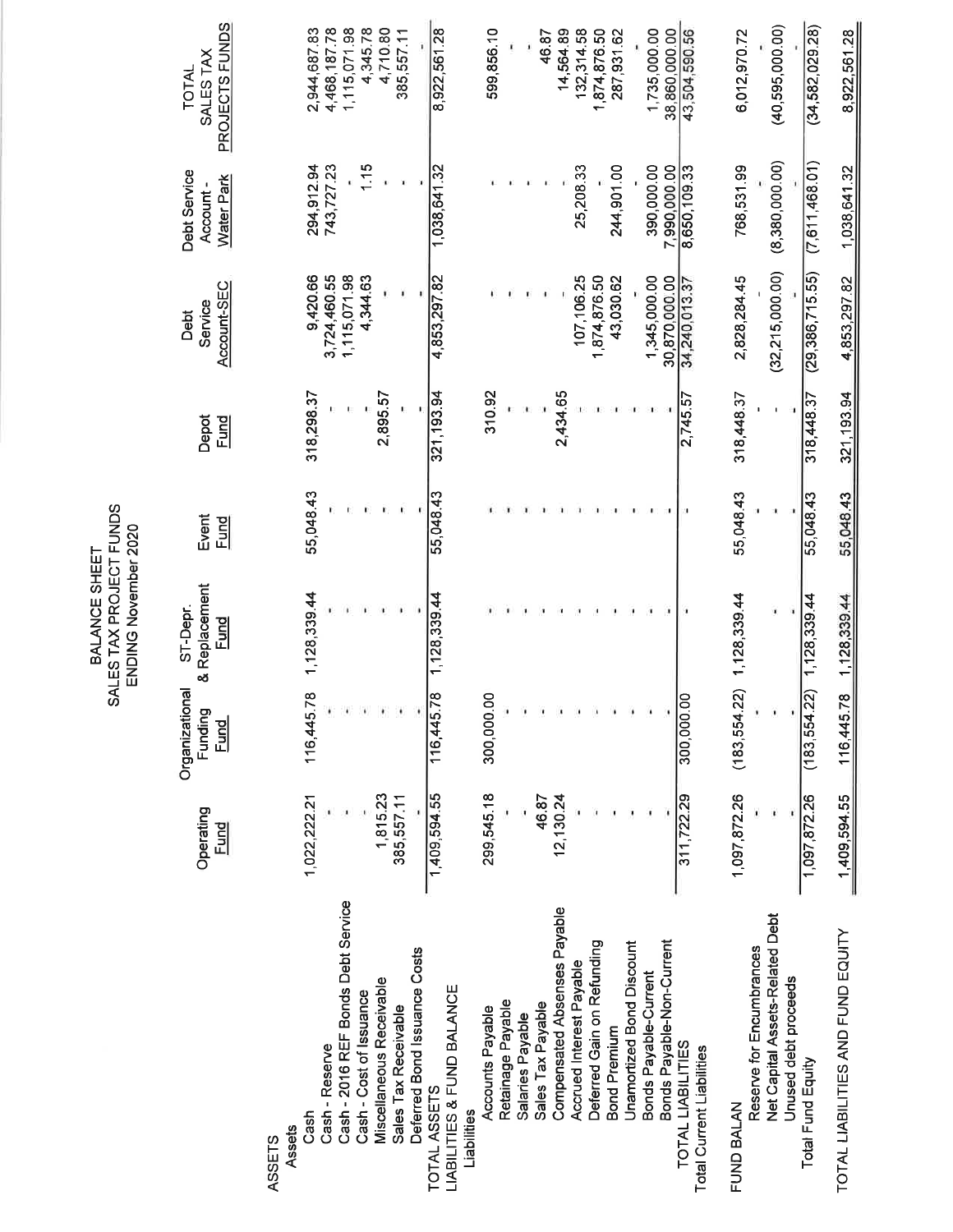|                                                                                                                   |                                                       |                                   | 44.55%<br>0.00%<br>8.46%<br>85.90%<br>92.82%<br>27.97%<br>10.12%                                                                                           | 75.19%<br>79.24%<br>48.50%<br>39.67%<br>58.41%<br>#DIV/0!                                                                                              | 0.00%<br>0.00%<br>0.00%<br>99.50%<br>0.00%<br>0.00%<br>120.81%<br>79.13%<br>#DIV/0!                                                                                                                      |
|-------------------------------------------------------------------------------------------------------------------|-------------------------------------------------------|-----------------------------------|------------------------------------------------------------------------------------------------------------------------------------------------------------|--------------------------------------------------------------------------------------------------------------------------------------------------------|----------------------------------------------------------------------------------------------------------------------------------------------------------------------------------------------------------|
|                                                                                                                   | FY 2020<br><b>Budget</b><br>Annual                    |                                   | 6,751,810.00<br>5,986,000.00<br>20,000.00<br>207,000.00<br>63,810.00<br>475,000.00                                                                         | 239,802.00<br>105,050.00<br>95,100.00<br>281,348.00<br>721,300.00                                                                                      | 865,300.00<br>2,200.00<br>3,357,567.00<br>4,225,067.00                                                                                                                                                   |
|                                                                                                                   | (Jan-Nov 2020)<br><b>Current YTD</b><br><b>Budget</b> |                                   | 6,189,139.00<br>5,487,163.00<br>58,487.00<br>435,402.00<br>18,337.00<br>189,750.00                                                                         | 661,012.00<br>219,791.00<br>257,862.00<br>96,228.00<br>87,131.00                                                                                       | 793,177.00<br>2,013.00<br>3,872,957.00<br>3,077,767.00                                                                                                                                                   |
|                                                                                                                   | (Jan-Nov 2020)<br><b>Current YTD</b><br><b>Actual</b> |                                   | 5,799,557.46<br>211,595.09<br>5,594.63<br>20,951.90<br>5,400.00<br>5,556,015.84                                                                            | 111,622.55<br>180,297.80<br>421,282.32<br>83,237.14<br>46, 124.83                                                                                      | 2,657.92<br>3,343,480.45<br>3,340,822.53                                                                                                                                                                 |
| STATEMENT OF REVENUE AND EXPENDITURES<br>SALES TAX PROJECT FUND<br><b>BUDGET PERFORMANCE</b><br>November 30, 2020 | <b>Current Month</b><br>(Nov 2020)<br><b>Budget</b>   |                                   | 1,667.00<br>562,649.00<br>498,833.00<br>5,317.00<br>39,582.00<br>17,250.00                                                                                 | 8,748.00<br>60,092.00<br>19,981.00<br>23,442.00<br>7,921.00                                                                                            | 72,107.00<br>183.00<br>352,087.00<br>279,797.00                                                                                                                                                          |
|                                                                                                                   | <b>Current Month</b><br>(Nov 2020)<br><b>Actual</b>   |                                   | 5,576.38<br>54.62<br>291.57<br>5,922.57<br>ź,<br> 2                                                                                                        | 15,610.53<br>6,679.74<br>6,153.78<br>3,429.62<br>4,985.57                                                                                              | 279,315.55<br>99.92<br>9,415.47<br> N                                                                                                                                                                    |
|                                                                                                                   |                                                       | OPERATING FUND-SALES TAX PROJECTS | Field Sports Revenues<br>Racetrack Revenues<br>Investment Earnings<br>Longbranch Lagoon<br>Miscellaneous<br><b>Total Revenues</b><br>Sales Tax<br>Revenues | Field Sports-Tournaments<br>Contractual Services<br>Personnel Services<br>Total-Field Sports<br>Commodities<br>Field Sports<br>Capital<br>Expenditures | Growth<br>Bond Payment Transfers<br>Transfer to Depr & Repl<br><b>Contractual Services</b><br>Transfer to Dev &<br>Total-Administration<br>Commodities<br>Administration<br>Interest<br>Capital<br>Other |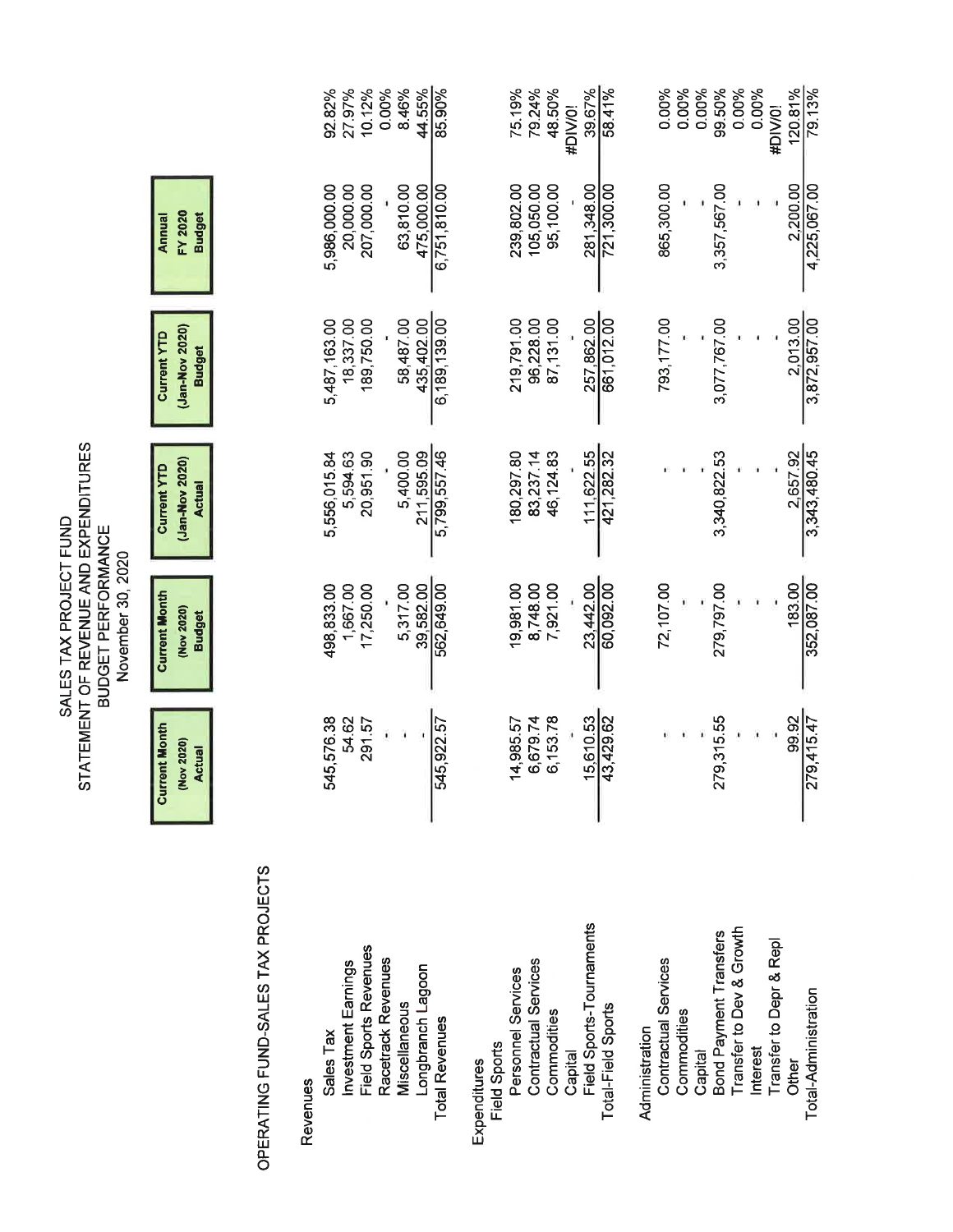| Total-Special Events Centers<br>Insurance & Electric<br>Special Events Centers<br>Capital Outlay<br>Contractual<br>Other | 12.854.00<br>275.22<br>13, 129.22 | 74,625.00<br>1.667.00<br>3,599.00 | 875.500.00<br>12,854.00<br>42,866.97<br>466.1 | 820, 875.00<br>39,589.00<br>18.337.00 | 43,200.00<br>20,000.00<br>895,500.00 | 99.23%<br>64.27%<br>97.77%<br>0.00% |
|--------------------------------------------------------------------------------------------------------------------------|-----------------------------------|-----------------------------------|-----------------------------------------------|---------------------------------------|--------------------------------------|-------------------------------------|
| Facilities Maintenance                                                                                                   |                                   | 79,891.00                         | 931,687.08                                    | 878,801.00                            | 958,700.00                           | 97.18%                              |
| Contractual Services<br>Personnel Services                                                                               |                                   | 1,350.00                          | 5,890.85                                      | 14,850.00                             | 16,200.00                            | 36.36%<br>0.00%                     |
| Commodities                                                                                                              |                                   | 607.00                            | 3.011.25                                      | 6.677.00                              | 7.300.00                             | 41.25%                              |
| Total-Facilities Maintenance                                                                                             |                                   | 1,957.00                          | 8,902.10                                      | 21,527.00                             | 23,500.00                            | 37.88%                              |
| Personnel Services<br>Raceway Park                                                                                       | 248.96                            | 899.00                            | 7,989.38                                      | 9,889.00                              | 10,800.00                            | 73.98%                              |
| Contractual Services                                                                                                     | 3,736.82                          | 27,371.00                         | 257,237.02                                    | 301.081.00                            | 328,500.00                           | 78.31%                              |
| Capital Outlay<br>Commodities                                                                                            | 533.74                            | 1,049.00                          | 3,541.50                                      | 11,539.00                             | 12,600.00                            | 28.11%                              |
|                                                                                                                          |                                   | 608.00                            | 22.946.00                                     | 6.688.00                              | 7.300.00                             | 314.33%                             |
| Total-Raceway Park                                                                                                       | 4,519.52                          | 29,927.00                         | 291,713.90                                    | 329, 197.00                           | 359,200.00                           | 81.21%                              |
| Outdoor Regional Aquatics Facility<br>Personnel Services                                                                 |                                   |                                   |                                               |                                       |                                      | #DIV/0!                             |
| Contractual Services                                                                                                     | 1,553.04                          | 47,955.00                         | 401,066.63                                    | 527,505.00                            | 575,500.00                           | 69.69%                              |
| Commodities                                                                                                              | 2,702.83                          | 1,041.00                          | 6,333.87                                      | 11,451.00                             | 12,500.00                            | 50.67%                              |
| Capital Outlay                                                                                                           |                                   |                                   |                                               |                                       |                                      | #DIV/01                             |
| Total - Aquatics Facility                                                                                                | 4,255.87                          | 48,996.00                         | 407,400.50                                    | 538,956.00                            | 588,000.00                           | 69.29%                              |
| TOTAL EXPENDITURES-OPERATING FUN                                                                                         | 344,749.70                        | 572,950.00                        | 5,404,466.35                                  | 6,302,450.00                          | 6,875,767.00                         | 78.60%                              |
| Revenue Over/Under Expenditures                                                                                          | 201,172.87                        | (10, 301.00)                      | 395,091.11                                    | (113, 311, 00)                        | (123, 957.00)                        |                                     |